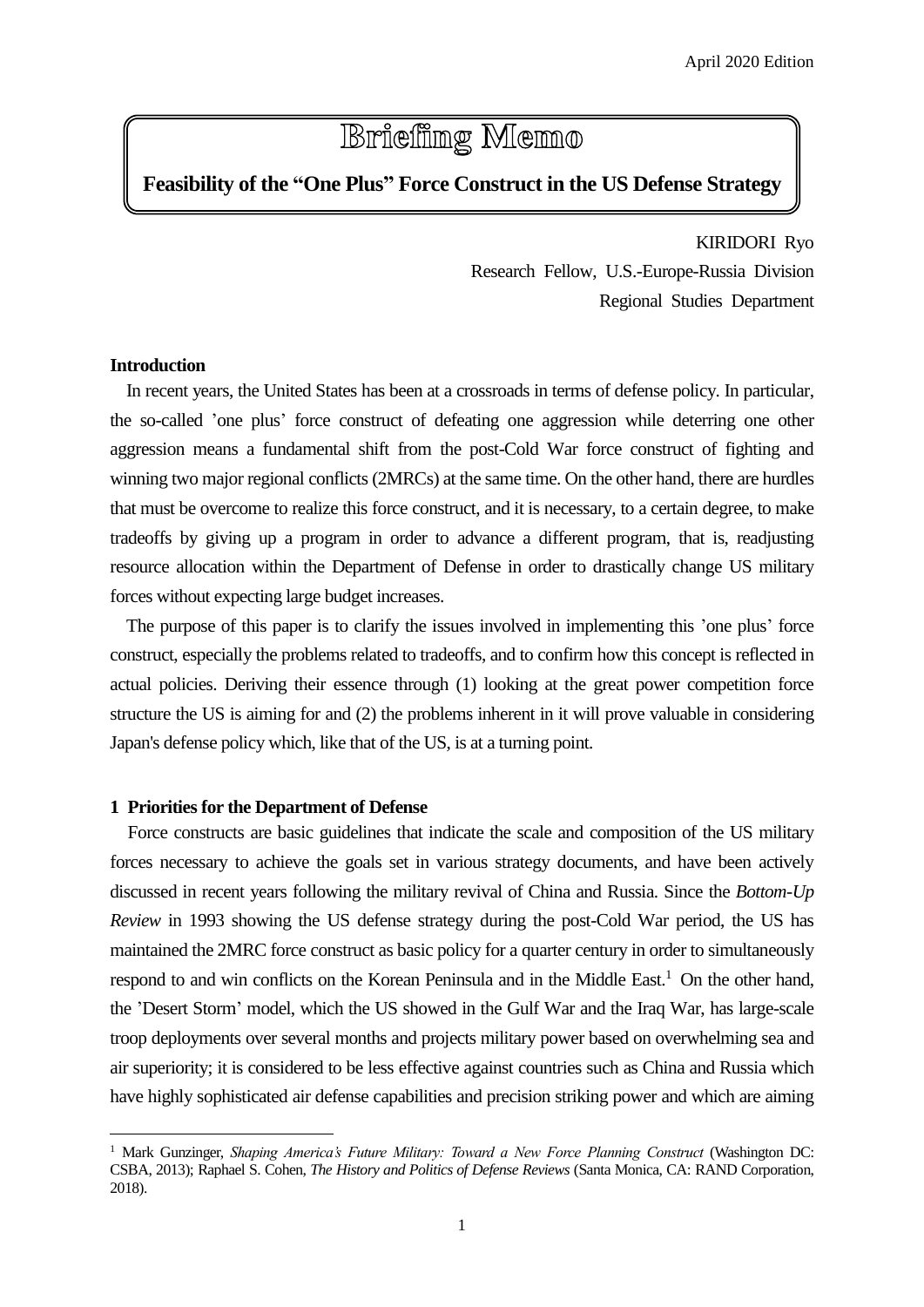$\overline{a}$ 

to make a fait accompli in a short period of time.<sup>2</sup> Therefore, the necessity of a force construct that can handle competition and conflict with China and Russia is widely recognized, and since the latter half of the 2010s, there have been discussions on the possibility of a new force construct, such as a construct that specializes in great power competition with China and Russia, $3$  a construct that envisions two major conflicts with any adversaries,<sup>4</sup> or a construct that is capable of simultaneously responding to conflicts in Europe, the Middle East, and East Asia.<sup>5</sup>

The so-called 'one plus' force construct presented by the 2018 NDS is one answer to these arguments. As for the level of military force required by the US military, the 'one plus' force construct discusses defeating a great power aggression and deterring another opportunistic aggression, limiting the number of simultaneous conflicts to a single great power conflict with either China or Russia.<sup>6</sup> Although the NDS talks of 'defeating' and 'deterring', what is meant by the latter is somewhat ambiguous, and there is an interpretation that merely but ambitiously adds a potential conflict with China and Russia to the previous 2MRC standard. <sup>7</sup> However, as some of the former officials directly involved in the NDS pointed out, the Department of Defense's priorities are placed on China and Russia, which have the ability to militarily defeat the United States, while North Korea, Iran, and terrorism are placed on their periphery, being "significant, but lesser threats that are no longer the principal drivers of U.S. strategy or the overall size and shape of the joint force."<sup>8</sup> In fact, there is a shared perception in the Department that it would be willing to tolerate a certain degree of risk in lower-priority areas such as the Middle East, which arises from the focus on great power competition.<sup>9</sup>

In the new force construct, long-term capability investments will be given the highest priority. The previous construct, which considered simultaneously dealing with multiple conflicts, required to ensure capacity of force, irrespective of which states are envisioned, potential enemies. This is because the considerable amount or capacity of troops and equipment are essential in the first place to conduct wars against multiple enemies at the same time.<sup>10</sup> In contrast, the 'one plus' construct

<sup>2</sup> Center for Strategic and Budgetary Assessment, *Strategy for a Post-Power Projection Era*, Paper Prepared for OSD Net Assessment, December 2010; Mark Gunzinger and Bryan Clark, *Winning the Salvo Competition: Rebalancing America's Air and Missile Defenses*(Washington DC: CSBA, 2016); Elbridge Colby and Jonathan F. Solomon, "Avoiding Becoming a Paper Tiger: Presence in a Warfighting Defense Strategy," *Joint Force Quarterly*, Vol. 82 (July 2016).

<sup>3</sup> Mark Gunzinger, et al., *Force Planning for the Era of Great Power Competition* (Washington DC: CSBA, 2017).

<sup>4</sup> David Ochmanek, et al., *U.S. Military Capabilities and Forces for a Dangerous World: Rethinking the U.S. Approach to Force Planning* (Santa Monica, CA: RAND Corporation, 2017).

<sup>5</sup> Thomas Donnelly, et al., *To Rebuild America's Military* (Washington DC: American Enterprise Institute, 2015).

<sup>6</sup> Department of Defense, *Summary of the 2018 National Defense Strategy* (January 19, 2018), p. 6.

<sup>7</sup> Timothy M. Bonds, et al., *America's Strategy-Resource Mismatch: Addressing the Gaps between U.S. National Strategy and Military Capacity* (Santa Monica, CA: RAND Corporation, 2019); Rick Berger and Mackenzie Eaglen, "'Hard Choices' and Strategic Insolvency: Where the National Defense Strategy Falls Short," *War on the Rocks*, May 16, 2019.

<sup>8</sup> Christopher M. Dougherty, "Strategy or Straitjacket? Three Reasons Why People Are Still Arguing about the National Defense Strategy," *War on the Rocks*, August 9, 2019; Jim Mitre, "A Eulogy for the Two-War Construct," *The Washington Quarterly*, Vol. 41, No. 4 (Winter 2019), pp. 7-30.

<sup>9</sup> Eric Edelman, et al., *Providing for the Common Defense: The Assessment and Recommendations of the National Defense Strategy Commission* (November 14, 2018), p. 20.

<sup>10</sup> Ochmanek, et al., *U.S. Military Capabilities and Forces*, pp. 97-109.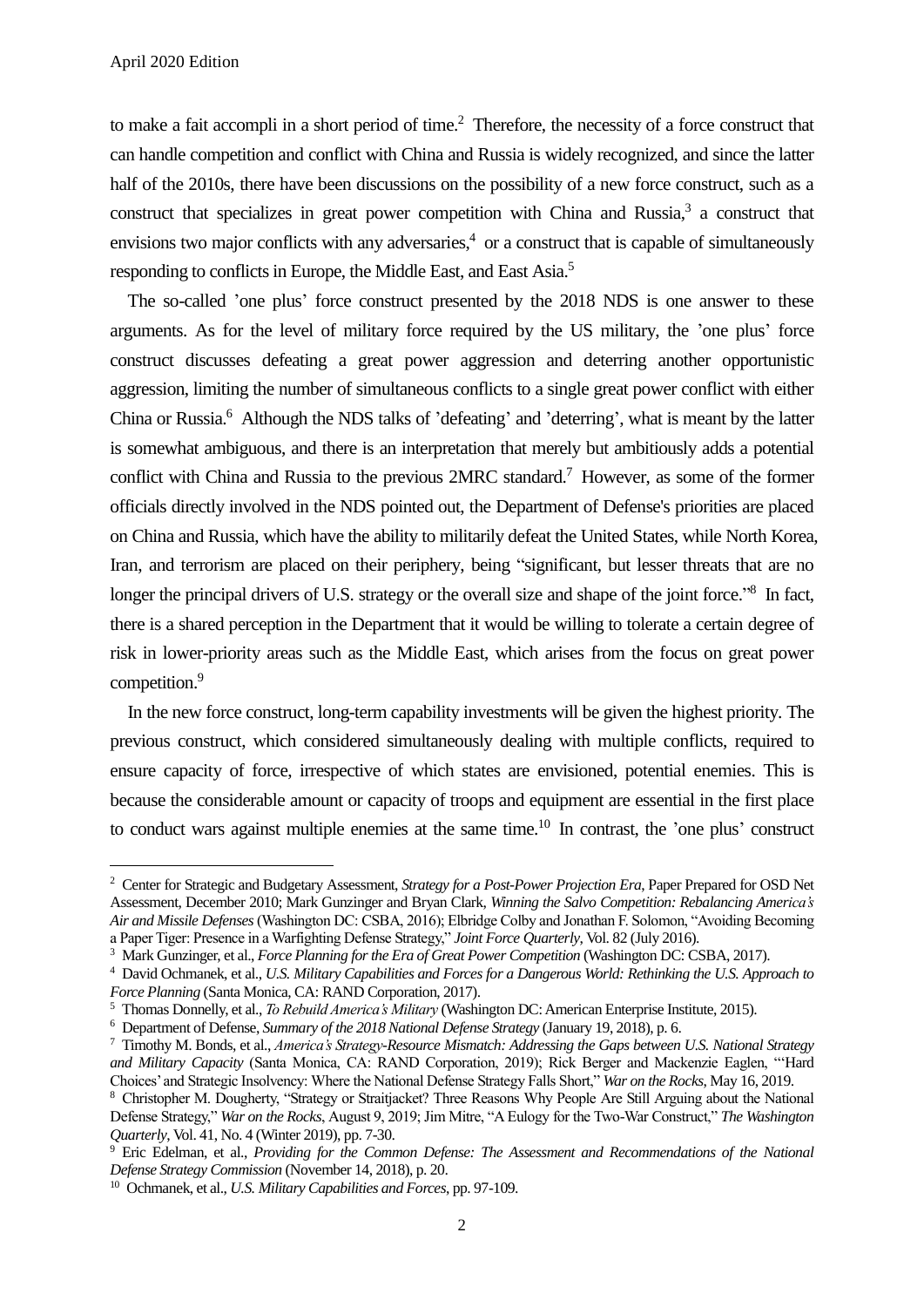April 2020 Edition

assumes dealing with a single conflict, relatively decreasing the necessary level of force capacity, while on the other hand demanding modern, sophisticated capabilities as the US now puts emphasis on the conflicts with highly advanced military powers, China and Russia. This point has in fact been made clear by then Secretary of Defense James Mattis and then Chairman of the Joint Chiefs of Staff Joseph Dunford.<sup>11</sup>

#### **2 The Trilemma of Readiness, Capability, and Capacity**

However, the leaders of the US need to consider resource allocation trade-offs in order to build more capable military force while facing defense budgetary limitation and keeping global security commitment. Among these tradeoffs, in many cases, there are contradictions between strengthening readiness today, enhancing capability for the future, and expanding force capacity.<sup>12</sup> For example, focusing on future capability investments such as research, development, testing & evaluation (RDT&E) and tests of future concepts will damage readiness with relatively lower investments in personnel, training, fuel, ammunition, spare parts, and the like. The reverse is also true. In addition, expanding the force capacity may lead to lower investments in the quality of force due to the focus on quantitative aspects of it, but even worse, if sufficient level of budget is not allocated to such elements as personnel, training, and ammunition , then the military is at risk of falling into a large-scale but 'hollow' military force.<sup>13</sup>

Given these tradeoffs, allocating a budget for capability investments is not easy. Senior officials and officers in the Department of Defense tend to be absorbed in ongoing operations and existing programs at the expense of long-term investments in capability.<sup>14</sup> Kathleen Hicks of the Center for Strategic and International Studies also pointed out that programs related to capability investment, which is the least urgent among readiness, capability, and capacity, tend to be postponed, calling this problem the "iron triangle of painful tradeoffs."<sup>15</sup> In other words, the Department needs to make "hard choices" within this triangle, and prioritizing or strengthening capability investments is particularly difficult. 16

In fact, this trade-off problem has had a considerable impact on US defense policy since the NDS was announced. In terms of force posture, the US needs to carry out daily operations, such as regular exercises, presence activities, deployments in Europe, and operations in Afghanistan. The problem here is that trying to reduce the personnel and training necessary for maintaining a high degree of

<sup>16</sup> Berger and Eaglen, "'Hard Choices' and Strategic Insolvency."

 $\overline{a}$ 

<sup>&</sup>lt;sup>11</sup> DOD, "Remarks by Secretary Mattis on the National Defense Strategy," January 19, 2018; Matthew Beinart, "Dunford: More Wargames, Exercises Needed To Better Inform Modernization Budgeting Priorities," *Defense Daily*, October 29, 2018.

<sup>12</sup> Mark Cancian, "Military Force Structure: Trade-offs, Trade-offs, Trade-offs," *Defense Outlook 2018* (February 2018).

<sup>13</sup> Michael E. O'Hanlon, *The Science of War: Defense Budgeting, Military Technology, Logistics, and Combat Outcomes*, (Princeton, NJ: Princeton University Press, 2009), pp. 31-43.

<sup>&</sup>lt;sup>14</sup> Michael J. Mazarr, et al., *The U.S. Department of Defense's Planning Process: Components and Challenges* (Santa Monica, CA: RAND Corporation, 2019).

<sup>&</sup>lt;sup>15</sup> Kathleen H. Hicks, *Defense Strategy and the Iron Triangle of Painful Trade-offs* (Washington DC: CSIS, 2017).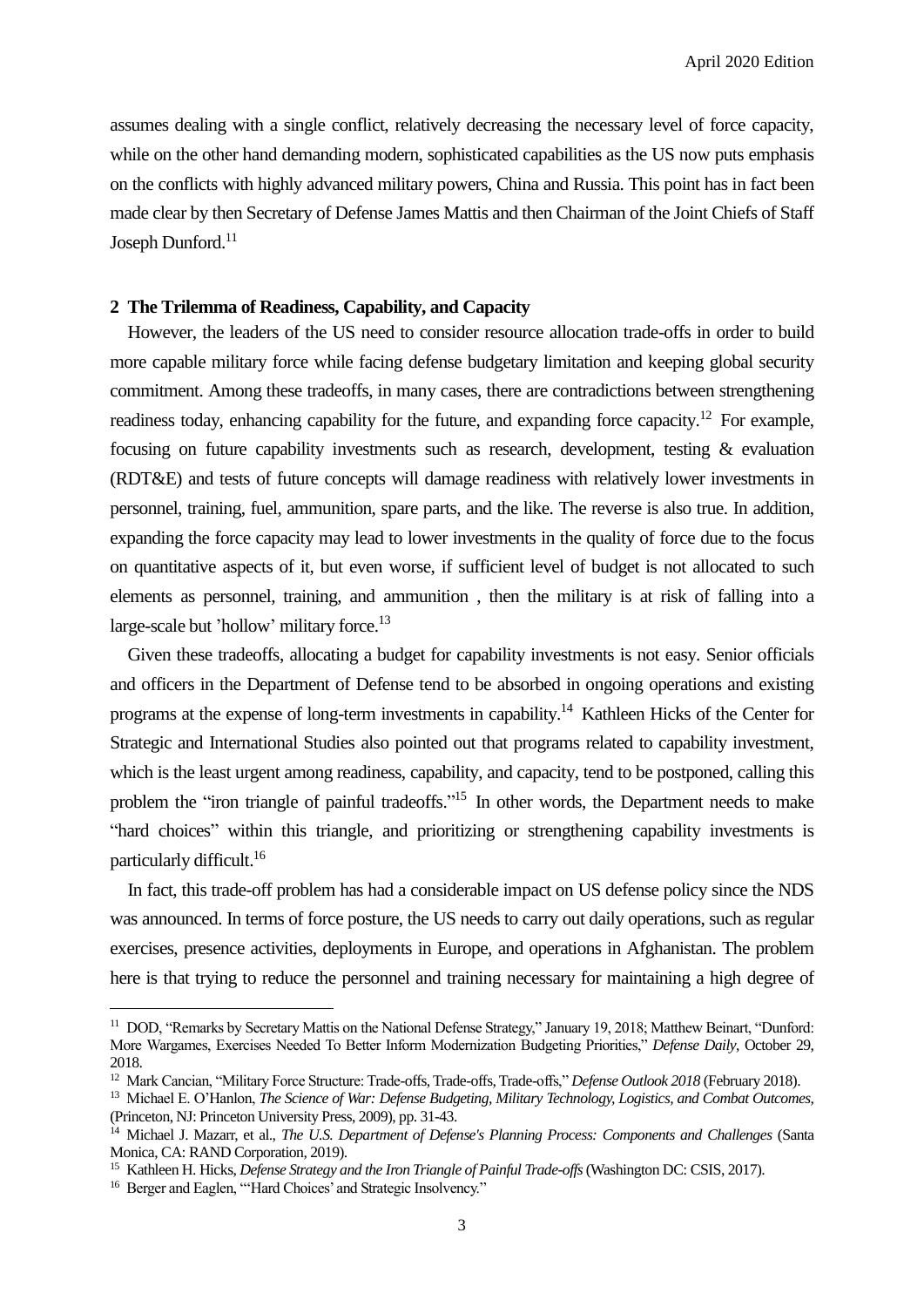$\overline{a}$ 

readiness will increase the burden on the troops currently engaged in ongoing activities. The healthy deploy-to-dwell ratio, an indicator of the US military's operational tempo, is generally understood as 1:3, but in the Army and Air Force in recent years, for example, it has been at about 1:2 or less.<sup>17</sup> As seen in a series of collision accidents in the Indo-Pacific fleet in 2017, an excessively high operational tempo brings about degraded military readiness.<sup>18</sup> Given these risks, cutting the budget for readiness would not be a reasonable option for the Department of Defense.

Expanding force capacity tends to reflect the political dynamics, including those between the White House and Congress.<sup>19</sup> President Trump laid out a planned force size of 540,000 soldiers, 350 ships, and 1,200 aircraft before he took office. These numbers were most likely to be drawn from a Heritage Foundation study, whose index was in effect founded on the 2MRC standard.<sup>20</sup> The Navy revised its target number of ships upward from 308 to 355 in the December 2016 Force Structure Assessment (FSA) which was released immediately before President Trump's inauguration, $21$  and thereafter this 355 goal has been incorporated into the FY2018 National Defense Authorization Act, now legally obliging the Navy's commitment to that goal.<sup>22</sup> As previously mentioned, the goal that focuses on force size is not necessarily consistent with the 'one plus' force construct, but when Congress scrutinizes the defense budget, whether this goal remains achievable often comes to a hotly-debated topic.<sup>23</sup>

On the other hand, it is also true that maintaining and strengthening present readiness and expanding force capacity can be a hedge against the risk of future 'unanticipated' conflicts. Even if the US realized the 'one plus' force construct and succeeded in deterring a great power conflict, there remains the possibility of low-intensity insurgencies and regional conflicts with North Korea or Iran. If sized and equipped exclusively for a short-term, high-intensity conflict with a great power, then it is not hard to imagine that the US military will face difficulties responding to lower-end intrastate insurgency as well as regional conflicts with such states North Korea and Iran, which are expected to be long-term operations. In fact, during the Cold War, the US Army, which was mainly designed on the premise of fighting Soviet armored units in the European front, suffered a heavy toll when it was

<sup>17</sup> Alan J. Vick, et al., *Is the USAF Flying Force Large Enough? Assessing Capacity Demands in Four Alternative Futures* (Santa Monica, CA: RAND Corporation, 2018); Bradly Bowman, "Why We Should Grow the Active Duty Army," *Real Clear Defense*, February 14, 2020.

A ratio of 1:3 means a non-deployment period (including training) of 18 months is instituted for every 6 months of deployment.

<sup>18</sup> Michael Bayer and Gary Roughead, *Strategic Readiness Review 2017* (December 3, 2017).

<sup>19</sup> David Ignatius, "The Military-Industrial-Congressional Complex Is Holding Our National Security Back," *Washington Post*, March 15, 2019.

<sup>&</sup>lt;sup>20</sup> Shigeo Kikuchi and Hiromu Arakaki, "Chapter 7 The United States: Addressing the 'Return to Great Power Competition,'" *East Asian Strategic Review 2017*, National Institute for Defense Studies (Tokyo: Urban Connections, 2018), pp. 228-229.

<sup>21</sup> U.S. Navy, *Executive Summary: 2016 Navy Force Structure Assessment* (December 14, 2016).

<sup>22</sup> U.S. Congress, *H.R.2810: National Defense Authorization Act for Fiscal Year 2018* (December 12, 2017).

<sup>23</sup> Joseph Trevithick, "Congress Pushes Back On Stunning Navy Plan To Cut Destroyers, Cruisers, Subs, And More," *The Drive*, December 26, 2019.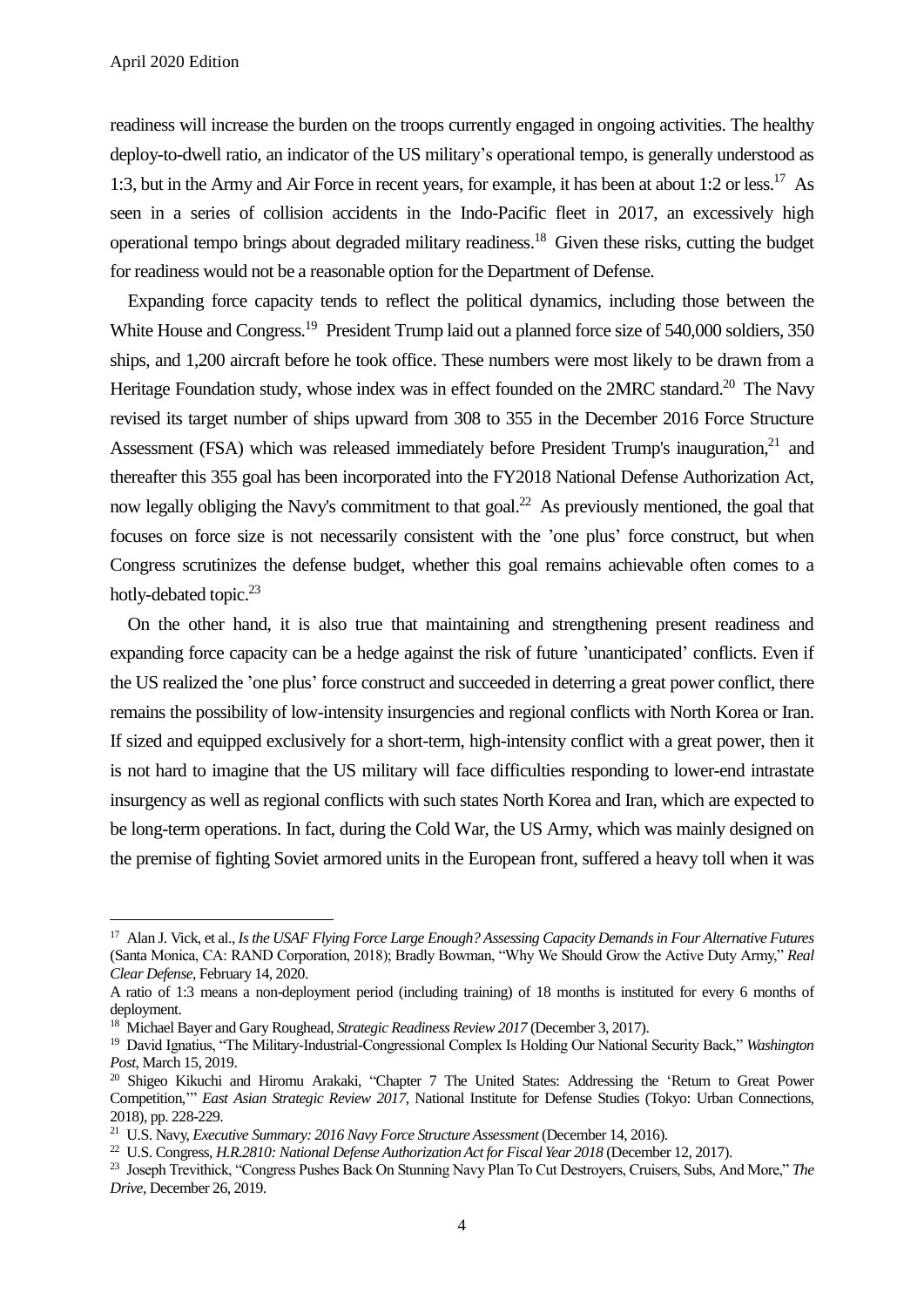thrown into the guerrilla warfare and counterinsurgency operations in Vietnam War.<sup>24</sup> The National Defense Strategy Commission, established under the FY2017 National Defense Authorization Act, precisely points these risks. Namely, if a military crisis on the Korean Peninsula or Middle East or a large-scale terrorist attack on the US breaks out, "unanticipated force demands" will strain the US military, resulting in a decline in competitiveness and deterrence against China and Russia.<sup>25</sup>

#### **3 'Hard Choices' in the FY2021 Defense Budget Request**

Given these trade-off problems and risks, to what degree is the 'one plus' force construct reflected in actual policies? The FY2021 defense budget request (\$705.4 billion) can be a useful indicator to explore the question. This budget is 2% lower than that of FY2020 in real terms, making it difficult for the Department of Defense to increase investments in readiness, capability, and capacity all together. <sup>26</sup> In other words, FY2021 defense budget requires some tradeoffs among these three categories.

A detailed examination will be left for another paper, but in this paper, the broad budget allocation trends for readiness, capability, and capacity for the FY2021 request is analyzed from the three perspectives of (1) operations and maintenance (O&M), (2) RDT&E, and (3) end strength and procurement. To draw the conclusion first at the risk of oversimplification, more budget is allocated for readiness and future capability, while on the other hand, a relative decline in investment for force capacity can be observed (see Table 1).

Readiness is one of the areas that the Department of Defense emphasized in the FY2021 budget request. The Navy and Air Force seek to increase readiness by requesting O&M funding of \$70.6 billion (+3.8% year-on-year) and \$65.9 billion (+3.2%), respectively. The Army's total requested budget fell about \$2.4 billion from the previous fiscal year and the total amount for O&M funding decreased, but the training accounts in the budget came to \$5.4 billion, which is more than \$200 million higher than the funding enacted in  $FY2020<sup>27</sup>$ . This increase could make it possible for the Army to achieve its goal of ensuring the highest level of readiness for more than two-thirds of its brigade combat teams (BCTs).<sup>28</sup>

The Department of Defense's emphasis on readiness can also be seen in the trend of manpower. The Air Force decided to retire more than 100 legacy aircraft early without waiting for delivery of new ones, and meanwhile, their mechanics will be assigned to other aircraft to keep up the readiness

 $\overline{a}$ 

<sup>24</sup> Andrew F. Krepinevich Jr., *The Army and Vietnam* (Maryland: Johns Hopkins University Press, 1988).

<sup>25</sup> Eric Edelman, et al., *Providing for the Common Defense*, p. 21.

<sup>26</sup> David Vergun, "Esper: DOD Budget Request Reflects Readiness Priorities, Tough Choices," *DOD News*, February 26, 2020.

<sup>27</sup> Assistant Secretary of the Army (Financial Management and Comptroller), *FY 2021 President's Budget Highlights* (February 2020), p. 15.

<sup>28</sup> Frederico Bartels, et al., *Assessing the Pentagon's Fiscal Year 2021 Budget Request* (Washington DC: The Heritage Foundation, 2020), p. 5.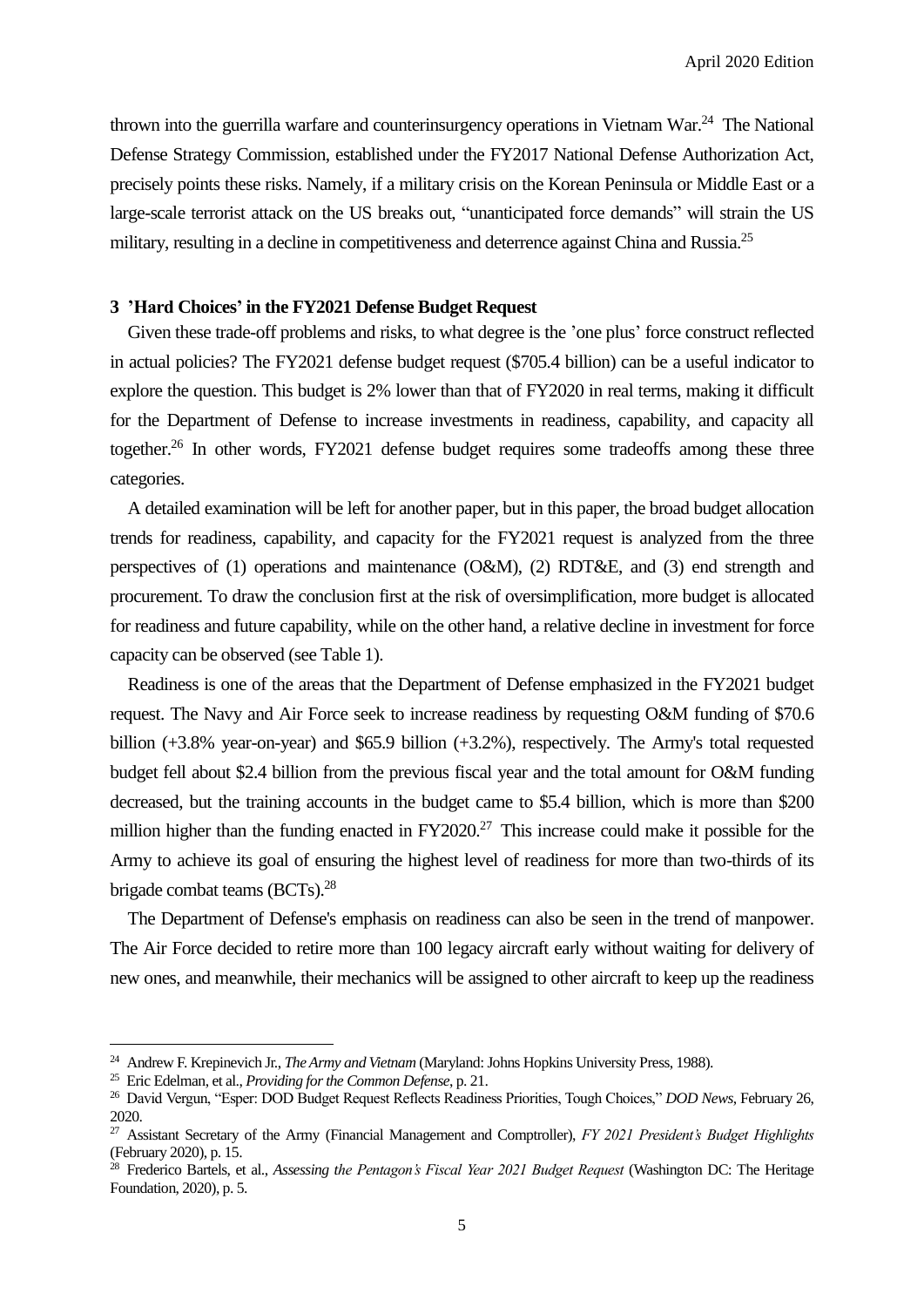level.<sup>29</sup> In terms of the Navy, the request for an increase of 5,331 personnel may stand out, but this too is understood as a measure to sufficiently man each ship in the fleet. $30$ 

Although the increase in the RDT&E accounts in the FY2021 budget proposal is a promising trend, whether it is consistent with the NDS remains to be seen. In the list of top ten items on a monetary basis, a new \$3.6 billion classified Space Force program ranked third, and this program—along with the Air Force's ground-based strategic deterrence system (\$1.5 billion) and the Navy's precision strike system (\$1.1 billion), which are roughly tripled and doubled respectively from the FY2020 budget—seem to be the principal sources of boost in a the overall RDT&E budget.<sup>31</sup> In addition, the total amount related to the emerging technology of hypersonic weapons increased by \$600 million over the previous fiscal year to \$3.2 billion, <sup>32</sup> and the 5G-related budget has also increased from \$200 million in FY2020 to \$450 million.<sup>33</sup>

On the other hand, the overall amount requested for programs related to future technologies for which there are concerns of falling behind China, such as artificial intelligence, autonomous weapons, directed energy weapons, biotechnology, and quantum computers among others, is more or less flat when compared to the previous fiscal year.<sup>34</sup> Furthermore, the FY2021 draft budget also cuts science and technology (S&T) funding (\$14.1 billion), including basic research, by \$2 billion from the previous fiscal year, which is not necessarily a good trend from the perspective of investing in future capacity.<sup>35</sup>

 $\overline{a}$ 

<sup>&</sup>lt;sup>29</sup> Rose L. Thayer, "Air Force Makes 'Tough Choices' to Retire Old Aircraft Early, According to 2021 Budget Request," *Stars and Stripes*, February 10, 2020.

<sup>30</sup> Bartels, *Assessing the Pentagon's Fiscal Year 2021 Budget Request*, p. 4.

<sup>31</sup> Office of the Under Secretary of Defense (Comptroller)/CFO, *RDT&E Programs (R-1): Department of Defense Budget Fiscal Year 2021* (February 2020).

<sup>&</sup>lt;sup>32</sup> OUSD, *Defense Budget Overview: United States Department of Defense Fiscal Year 2021 Budget Request* (February 2020), 1-8.

<sup>33</sup> OUSD, *RDT&E Programs (R-1)*.

<sup>&</sup>lt;sup>34</sup> Chad Peltier, "Put Your Money Where Your Strategy Is: Using Machine Learning to Analyze the Pentagon Budget," *War on the Rocks*, March 23, 2020.

<sup>35</sup> OUSD, Defense Budget Overview, 4-12.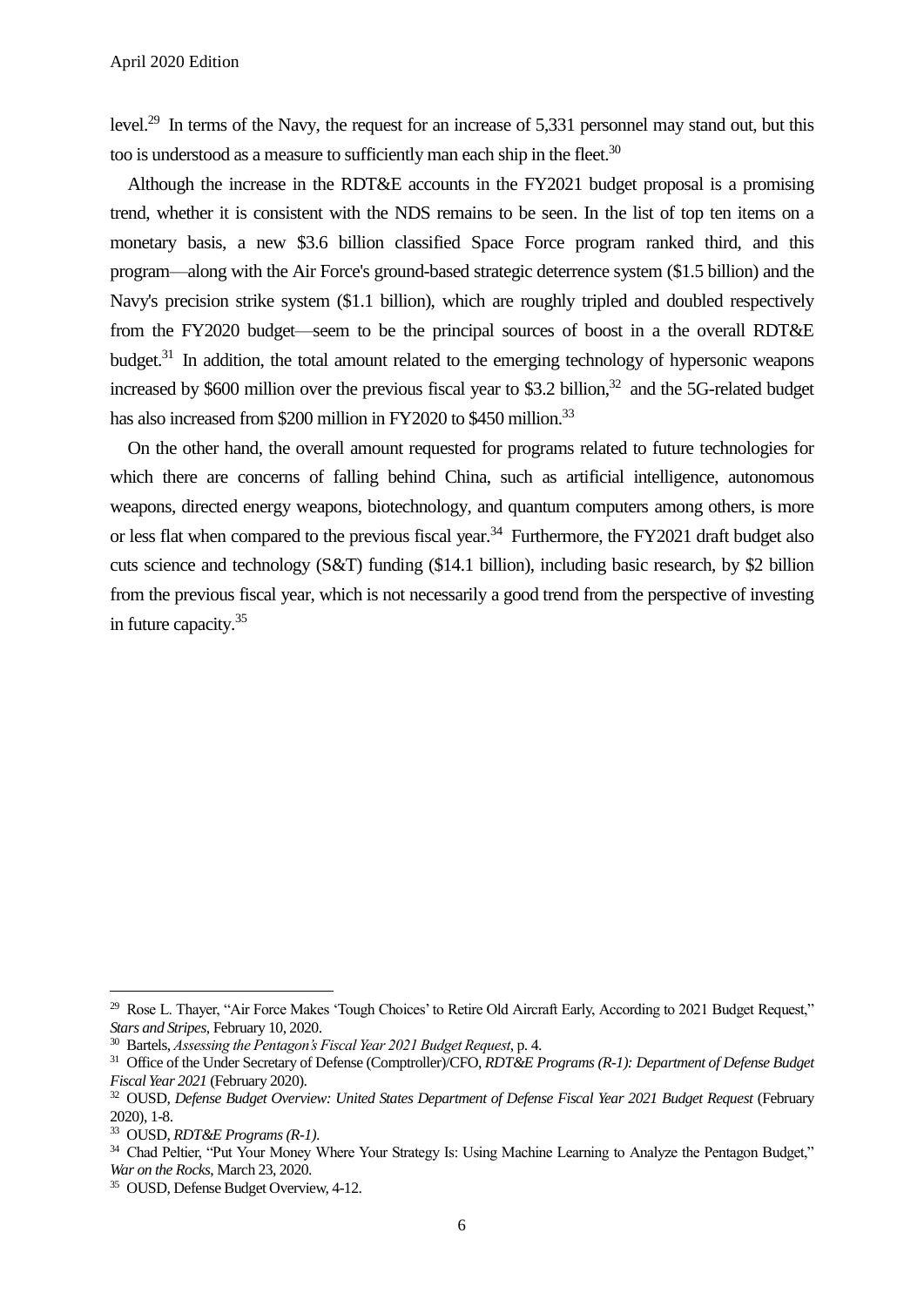| Item       |                      | ◡<br>Military<br><b>Branch</b> | FY2020<br>Enacted | FY2021<br>Requested | FY2020-FY2021<br>Comparison |
|------------|----------------------|--------------------------------|-------------------|---------------------|-----------------------------|
| Readiness  | O&M                  | Army                           | 705               | 681                 | $-24$                       |
|            |                      | <b>Navy</b>                    | 680               | 706                 | $+26$                       |
|            |                      | Air Force                      | 638               | 659                 | $+21$                       |
|            |                      | DoD Overall                    | 2,896             | 2,889               | $-7$                        |
| Capability | <b>RDT&amp;E</b>     | Army                           | 125               | 128                 | $+3$                        |
|            |                      | <b>Navy</b>                    | 202               | 215                 | $+13$                       |
|            |                      | Air Force                      | 454               | 477                 | $+23$                       |
|            |                      | DoD Overall                    | 1,045             | 1,066               | $+21$                       |
| Capacity   | <b>Active Troops</b> | Army                           | 485,000           | 485,900             | $+900$                      |
|            |                      | <b>Navy</b>                    | 342,469           | 347,800             | $+5,331$                    |
|            |                      | Marine Corps                   | 184,692           | 184,100             | $-592$                      |
|            |                      | Air Force                      | 333,822           | 327,266             | $-6,556$                    |
|            |                      | Space Force                    | 38                | 6,434               | $+6,396$                    |
|            | Equipment            | Army                           | 244               | 241                 | $-3$                        |
|            | Procurement          | Navy                           | 616               | 572                 | $-44$                       |
|            |                      | Air Force                      | 500               | 490                 | $-10$                       |
|            |                      | DoD Overall                    | 1,438             | 1,369               | $-69$                       |

Table 1: Budget Allocation Trends in Major Fields

*Source*: US Department of Defense documents.

 $\overline{a}$ 

*Note 1*: Units for active forces: people. Other units: \$100 million (rounded down).

*Note 2*: The numbers include the base budget, overseas contingency operations (OCO), and emergency costs.

Finally, the expansion of force capacity has been slowed down. The Army, which for some time has been making a case about the necessity of more than 500,000 active duty troops, announced in its FY2021 budget request that it will increase troops by 5,500 over five years to 490,500 by FY2025, but the pace of increasing troops has significantly slowed when compared to the five-year plan's increase of 19,500 troops in FY2019 and 10,000 troops in FY2020.<sup>36</sup> However, there is a strong view that this reflects a difficult recruiting environment and does not necessarily mean a change in the scale of troops that the Army thinks is necessary.<sup>37</sup> The Air Force is aiming to realize 386 squadrons by increasing its air forces by 25% by 2030, but the amount of funds requested in the FY2021 budget decreased from FY2020. In particular, the request to procure fighter aircraft for the necessary 72 aircraft per year became 60 aircraft, and the planned procurement of 60 F-35A aircraft per year remains at 48.<sup>38</sup>

The Navy is facing similar problems as the Army and the Air Force. According to the Navy's

<sup>&</sup>lt;sup>36</sup> OUSD, *US Department of Defense Fiscal Year 2021 Budget Request* (February 2020), p. 13.

<sup>37</sup> Kyle Rempfer, "Army end-strength goal gets bump this year, but growth to slow in the future," *Army Times*, February 10, 2020.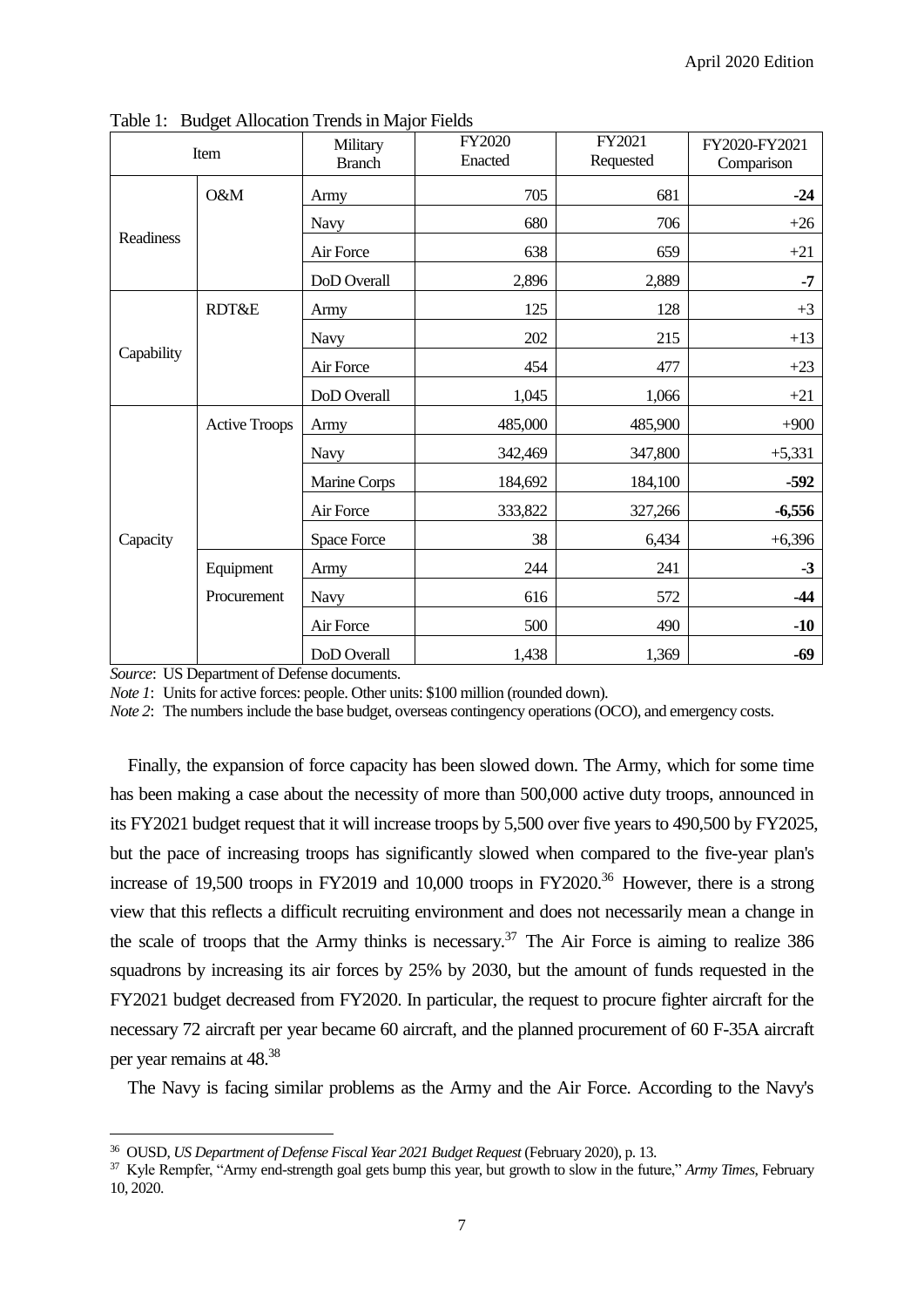30-year shipbuilding plan from 2019, the 355 ship fleet is planned to be achieved by 2034, and although the Navy has shown their willingness to commit to expanding the scale of their military force.<sup>39</sup> a large slowdown can be seen as the shipbuilding plan in the FY2021 National Defense Program (FY2021-FY2025) has decreased to 42 ships, 12 ships less than the number of ships indicated in the same period in the 30-year plan.<sup>40</sup> Although the 2016 FSA is currently being reviewed (as of April 22, 2020), it is likely that there will be some adjustments to the 355-shipgoal in the new "Integrated Naval Force Structure Assessment" (INFSA), which also takes into account the Marines.<sup>41</sup>

Incidentally, the Marine Corps does not always seek to strengthen its quantitative military strength, as they have a slightly different nuance than the Army, Air Force, and Navy's appeals on the necessity of expanding their scale.<sup>42</sup> General David Berger, who assumed the duties of Commandant of the Marine Corps in July 2019, revealed in the "Commandant's Planning Guidance" that he is willing to sacrifice the scale of the Marines to build a modernized force construct capable of responding to conflicts, particularly in the Indo-Pacific region,<sup>43</sup> and the Marine Corps FY2021 budget requested a proposed reduction in active personnel over the previous fiscal year of nearly 600 people.<sup>44</sup>

#### **Conclusion**

 $\overline{a}$ 

In the FY2021 defense budget proposal, "hard choices" were made, especially regarding the scale of military forces, and that surplus was invested to a certain extent in future capabilities, including RDT&E. In that sense, the budget proposal has no major contradictions with the 'one plus' force construct shown in the NDS. On the other hand, the most important point in the NDS is to change the mindset of the defense elites who are in military leadership and to build "capable capacity," premised on a competitive relationship with China and Russia.<sup>45</sup> Based on this point, there is room for improvement in terms of readiness, capability, and capacity, and in that sense, it cannot be said that the FY2021 budget request has undergone a dramatic shift in line with the NDS. It is expected that the shift towards realizing the new force construct will proceed gradually and conservatively due to the difficulty of the trade-offs considered in this paper, and it could be slowed down even further

<sup>38</sup> John A. Tirpak, "USAF Budget Request Flat in 2021," *Air Force Magazine*, February 10, 2020.

<sup>&</sup>lt;sup>39</sup> Office of the Chief of Naval Operation, *Report to Congress on the Annual Long-Range Plan for Construction of Naval Vessels for Fiscal Year 2020* (March 2019), p. 5.

<sup>40</sup> Unknown, "Navy Force Structure and Shipbuilding Plans: Background and Issues for Congress," *Congressional Research Service*, RL32665 (April 13, 2020), pp. 4-6.

<sup>41</sup> Mark Cancian and Adam Saxton, "The Spectacular and Public Collapse of Navy Force Planning," *Breaking Defense*, January 28, 2020.

<sup>42</sup> Mark Cancian, *U.S. Military Forces in FY 2020: The Struggle to Align Forces with Strategy* (Washington DC: CSIS, 2019), p. 43.

<sup>43</sup> David H. Berger, *Commandant's Planning Guidance: 38th Commandant of the Marine Corps*(July 1, 2019), p. 2.

<sup>44</sup> OUSD, *US Department of Defense Fiscal Year 2021*, p. 13.

<sup>45</sup> Elbridge Colby, *Testimony before the Senate Armed Services Committee Hearing on Implementation of the National Defense Strategy* (January 29, 2019), pp. 4, 7.